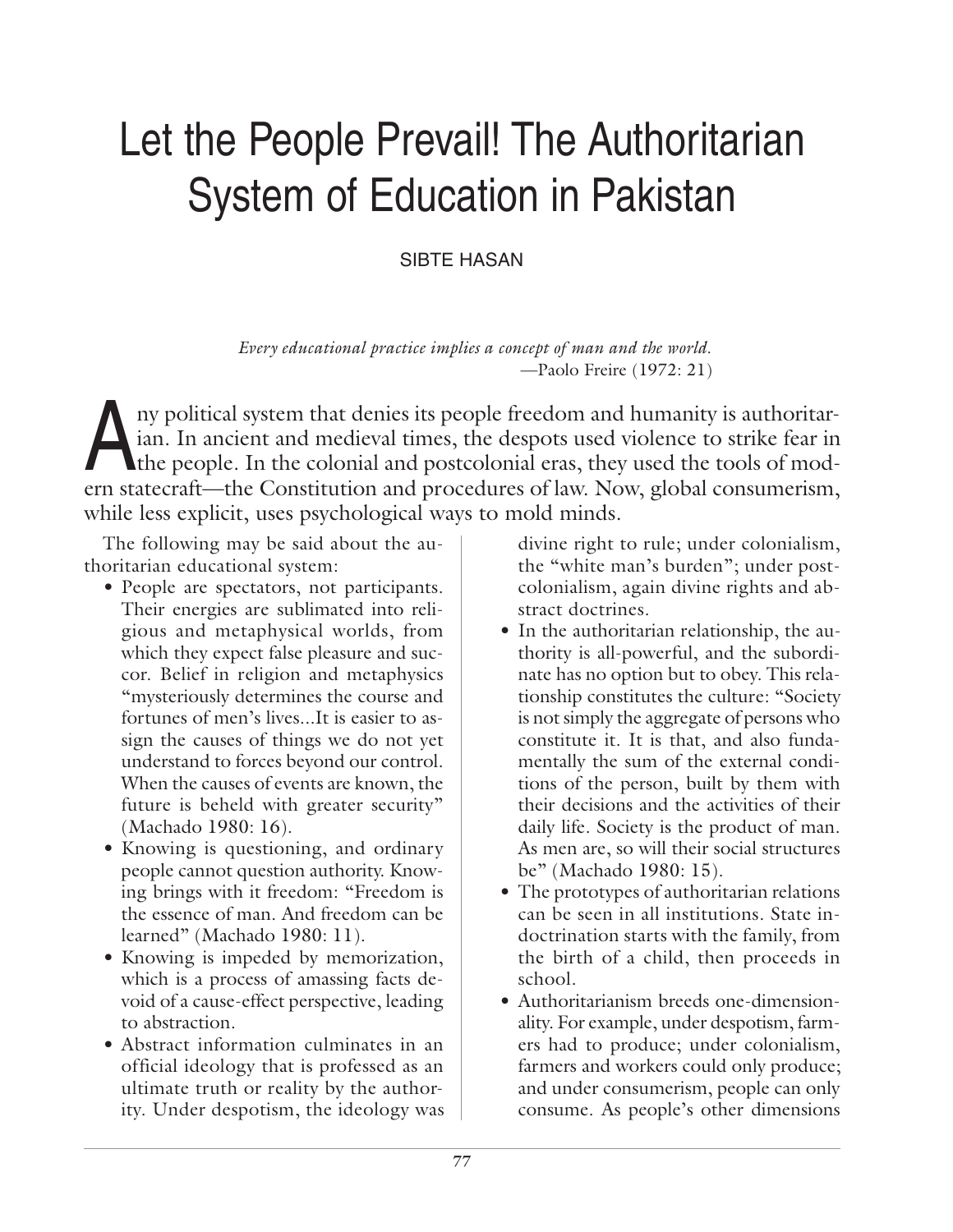are left unexplored, they become mechanical and devoid of totality.

A nouveau-riche class has emerged recently—a herd of imitators who consume as much as they can to try and fill their sense of emptiness. Under the influence of the global market economy, the desire to consume has replaced that to possess. Advertising indoctrinates people "to buy, use, and throw away" not only commodities but also human relationships, thus commodifying the human being.

The throw-away culture negates rootedness (sense of belonging), lofty feelings, or love for people and the motherland. It trains people to find satisfaction within the very conditions society imposes upon them. As one of Ibsen's characters says: "He can do anything he wants to do because he wants only what he can do" (quoted in Fromm 1984: 14). This is the essence of consumerism: it rewards mediocrity and domesticates people to attain its ends.

#### Predicament

Pakistan's educational system—education planning, implementation, and methods—is a tool of State indoctrination.

Education policies and curriculum planning

Every new government issues its own education policy irrespective of previous experiences. Normally it is full of unrealistically high promises, leading to faulty planning or no planning at all. For example, the National Education Policy, 1998-2010, envisages the following targets:

- All curriculums (grades 1-12) shall be revamped, making them a systematic whole to be linked to teacher training and textbook reform.
- A new and more logical, demanding, and challenging curriculum shall be developed.
- The National Education Policy, 1998- 2010, targets complete transformation of textbook style by
	- providing knowledge that is useful for a developing society,
	- inculcating problem solving to develop independent and critical thinking,
	- creating skills and attitudes relevant to real-life situations, and
	- reorientating textbook writing and production.

While the above concepts are forward-looking, useful, and theoretically sound, they do require commitment and infrastructure for implementation.

The prospects for implementation are not encouraging. A close examination shows that the new curriculum not only ignores the above concepts, but also that it consists of old curriculums—restructured but with the same old concepts and objectives.

## **Textbooks**

The curriculums are developed by the Federal Ministry of Education and sent to the Provincial Textbook Boards to guide textbook development. The boards then send the manuscripts to the Ministry of Education for authentication, including checking for any material against Islam. After complete satisfaction, a no-objection certificate is issued and the books are published. Changes cannot be made without government approval.

The Ministry of Education not only controls the production of textbooks but has also started to enlarge its functions of providing curriculums and policy directives to schools and preparing manuscripts.

Although the textbooks are prepared based on the curriculum, they are not developed as an essential part of curriculum planning and implementation. They emphasize curriculum content while ignoring other domains such as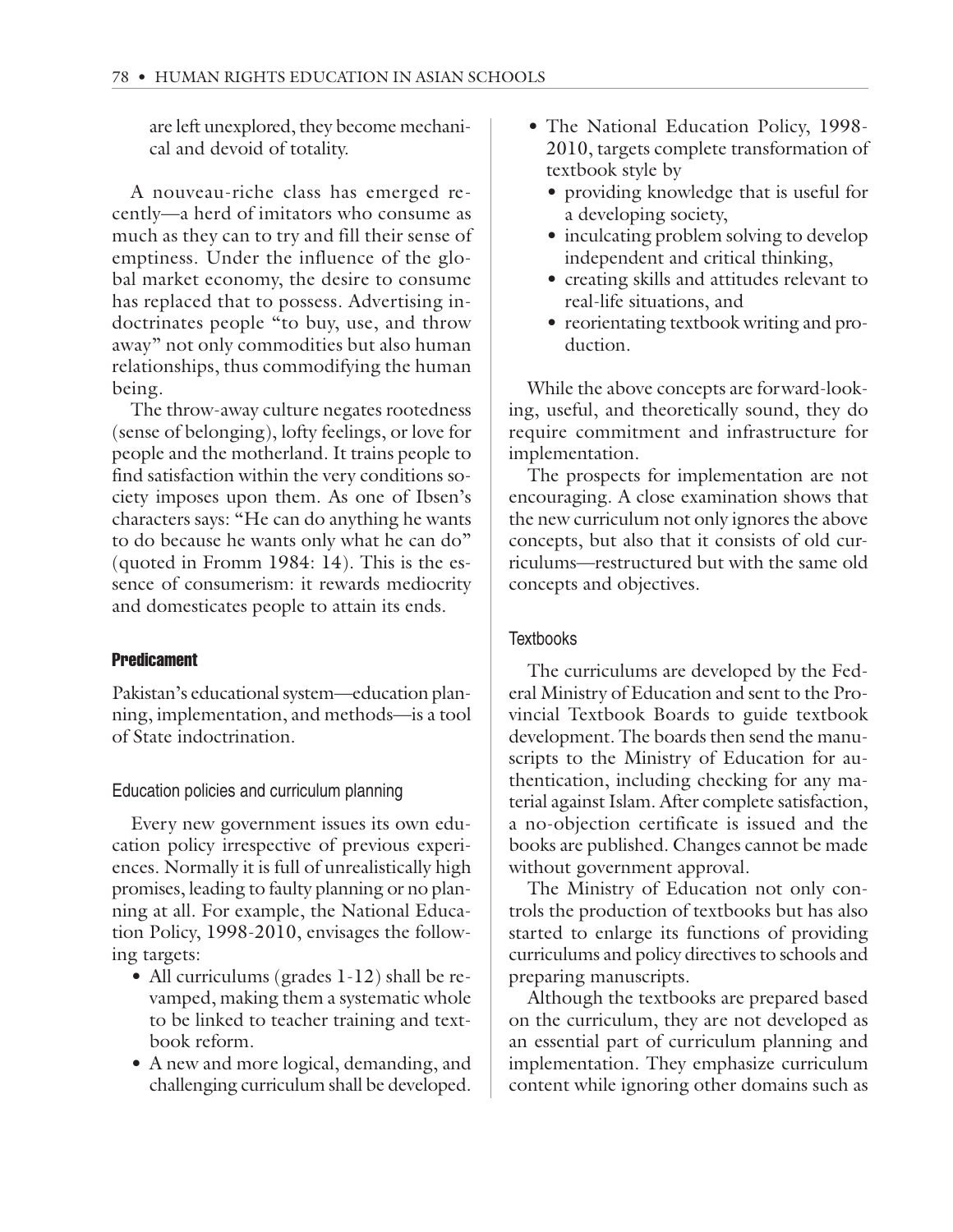cognition development. The books have the following characteristics:

- They amass information without considering the reader's age or learning level. There is no difference in presentation among books in classes 4 and 8, for example, making the material highly abstract and uninteresting. (See Annex 1.)
- State doctrines are repeated in various textbooks across grades. More than 40% of the material overlaps or is repeated, and is abstract, rhetorical, dogmatic, and boring. (See sample chart in Annex 2.)

## Women in textbooks

Stereotypical images of femininity in textbooks include the following:

- Women should work at home.
- Men should lead the women.
- Women are physically weaker than men.
- Women are intellectually weaker than men.

History and historical personalities in textbooks

Textbooks present history in the following ways:

- glorifying Muslim rule in South Asia;
- depicting Muslim rulers as kind to their people and representing Islam, and society as having no caste or religious discrimination;
- neglecting cause-and-effect relationships while depicting historical facts, leading to mythification or propaganda;
- inculcating hatred for other communities, fostering narrow-mindedness, sectarianism, and intolerance;
- glossing over defeat and embarrassment in history with theories of conspiracy, myth-making, etc.;
- making differences of opinion and lifestyle the basis for hatred and animosity;
- promoting national identity and pride based upon hatred of others, requiring an enemy to affirm national identity; and

• portraying historical personalities as so abstract and larger-than-life that children cannot relate to them.

## **Teaching**

Teaching by using textbooks is the weakest part of curriculum implementation. The teaching of science, social studies, and Islamiat textbooks is ignored in the schools. Instead, pupils are encouraged to buy "helping" books and required to cram for examinations. The teaching of Urdu and English, if done at all, is confined to reading and reciting the meaning of difficult words, etc. The classroom is highly authoritarian and punishment routine.

The public educational system has collapsed. In the past 10 years, private tuition centers have emerged. Teachers at government schools coerce their students to gain admission to them, not to help them learn but to help the centers earn money.

Private English-medium schools cater to upper-middle- and upper-class families. Students are prepared for the Cambridge-style ordinary- and advanced-level examinations and generally go to England or the US for further studies.

Poor copies of the English-medium schools have opened in villages, towns, and big cities for middle- and lower-middle-class children whose families wish to differentiate themselves from the lower classes.

## Monitoring and assessment

Curriculum planning and implementation along with other prerequisites are not conceived as an integrated system. Curriculums are not, therefore, monitored or assessed. A trial-and-error process sometimes corrects mistakes but usually too late. For example, English language was introduced in class 1 in 1992, and one class was to be added every year after that. The introduction of English at the primary level was to be completed by 1999.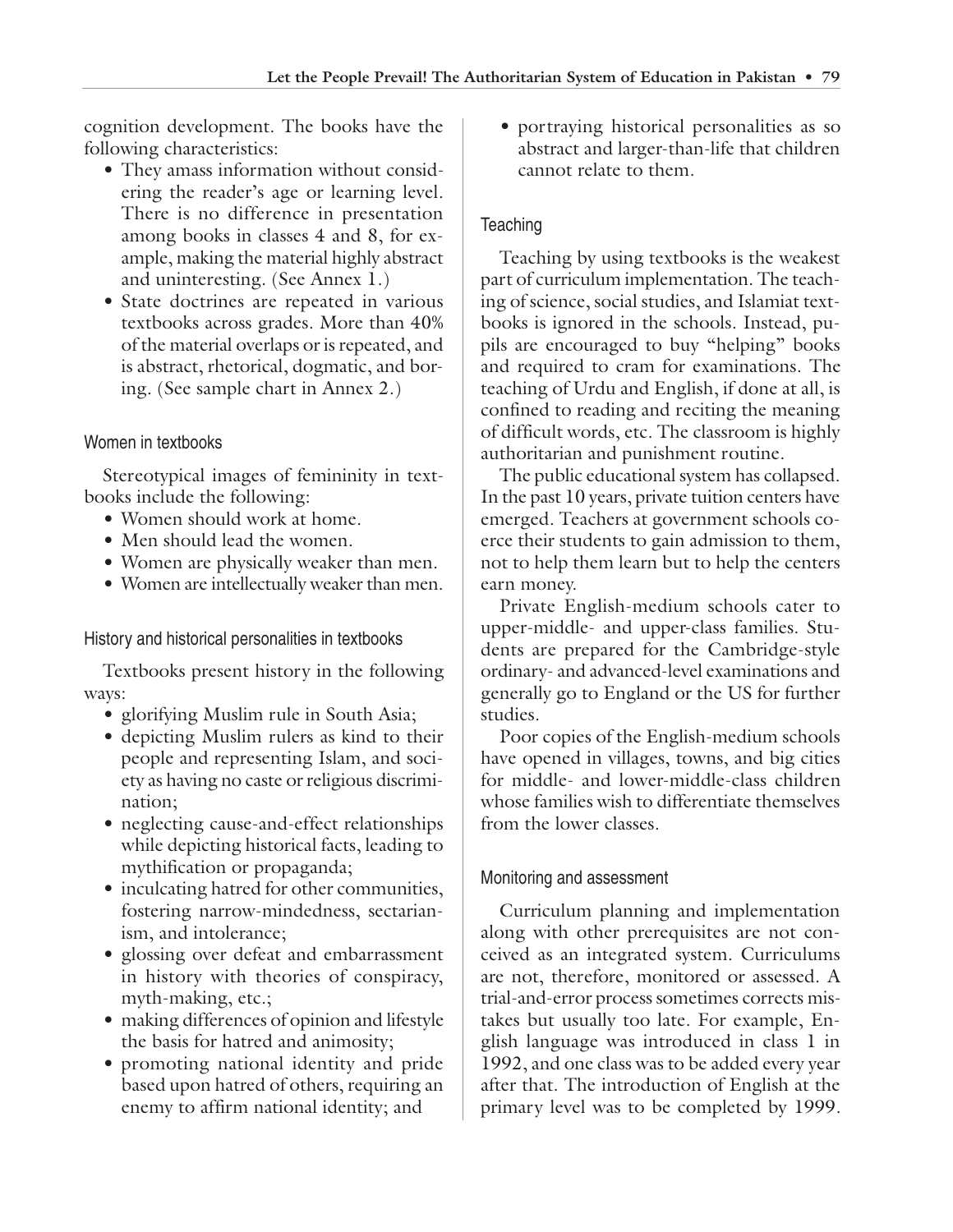By then, however, existing English teachers had not been trained nor new English teachers recruited.

Arabic was introduced from grades 6 to 9 or 10 as a compulsory subject in order to help students better understand the teachings of Islam. Instead, the additional subject overburdens the students.

#### **Hope**

*Every habit can be transformed. Substituted by a counter habit. He who can be educated can be re-educated. A child becomes what his education is.* —Luis Alberto Machado (1980: 16)

Erich Fromm (1984: 46) characterizes the agenda for change as including the following:

- belief in the unity of the human race, and that there is nothing human that is not found in every one of us;
- emphasis on human dignity;
- emphasis on human capacity to develop and perfect himself; and
- emphasis on reason, objectivity, and peace.

Paolo Freire (1972: 9) states: "Education is either for domestication or for freedom. Although it is customarily conceived as a conditioning process, education can equally be an instrument for de-conditioning." The objectives of education, therefore, should include the following:

- Help develop the critical powers of the individual.
- Provide a basis for the creative expression of the individual's personality.
- Nurture free human beings who will be immune to manipulation and to the exploitation of their suggestibility for the pleasure and profit of others.
- Define knowledge not as a mere mass of information but as the rational means of understanding the underlying forces that determine material and human processes.
- Define education as embracing not only reason but also the arts, as producing not only intelligent spectators but wellequipped participants, not only in the production of material goods but in the enjoyment of life (Fromm 1984: 79).
- Define cultural activities as not only providing intellectual education but also as allowing all forms of artistic expression (through music, dance, drama, painting, sculpture, architecture etc.) (Fromm 1984: 81).

## Short-term plans

Pictures depicting the following may be prepared and included in the existing instructional materials:

- sharing of food, enjoyment, opinions, responsibilities, common interests, and difficult circumstances;
- thinking skills such as deduction, classifying, finding patterns, finding analogies, sequencing, tracking, predicting outcome, making inferences, and problem solving; and
- library skills, including learning through reading.

# Training of imagination

Imagination is a basic requirement for thinking. The greater the power of imagination, the greater the power to think and find solutions. Training the imagination should be a basic prerequisite for quality education. Imagination can be trained by introducing children to literature.

# Long-term plan

The following conceptual framework (Table 1) should be the basis of the development of education. It covers all the theoretical ingredients required for the development of a humane society as well as of individuals with a high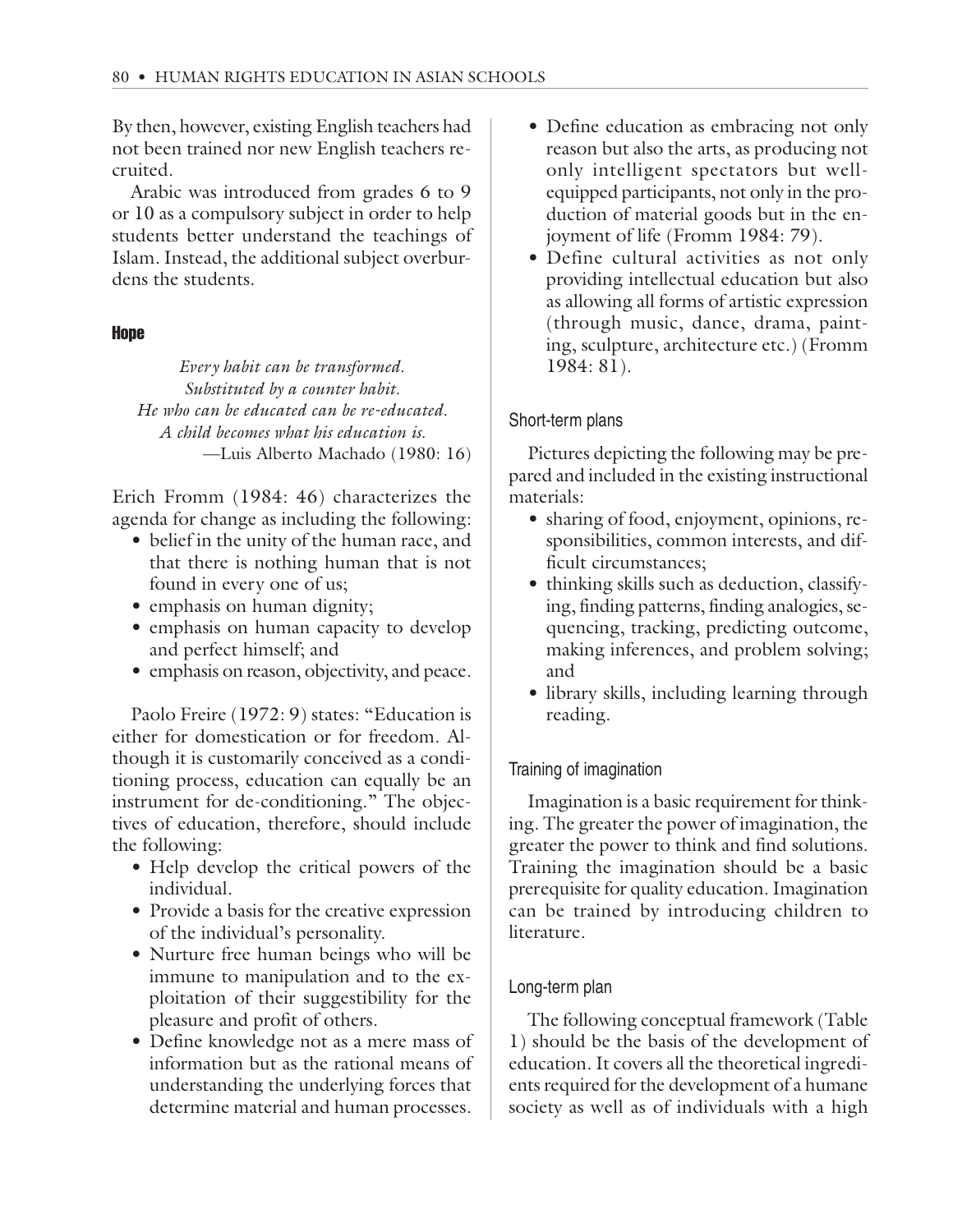| TABLE 1. Targets, methods, and curriculums |                                |                                        |  |  |  |
|--------------------------------------------|--------------------------------|----------------------------------------|--|--|--|
| Target/Methods                             | Present curriculums            | Future curriculums                     |  |  |  |
| Learning                                   | Cramming                       | Understanding/Questioning              |  |  |  |
|                                            | Passivity                      | Critical thinking/Creative mind        |  |  |  |
|                                            | Dependence on teacher/textbook | Self-discovery (intellectual autonomy) |  |  |  |
|                                            | Fact/Information based         | Skill/Attitude oriented                |  |  |  |
| Teaching                                   | Authoritative                  | Two-way (collaborative)                |  |  |  |
| Personality                                | Humiliation                    | Self-actualization                     |  |  |  |
|                                            | Punishment                     |                                        |  |  |  |
|                                            | Self-centeredness              | Sharing                                |  |  |  |
|                                            | Sentimentality                 | <b>Emotional stability</b>             |  |  |  |
|                                            | Irrationality                  | Rational                               |  |  |  |
| Society                                    | Xenophobic                     | Open                                   |  |  |  |
|                                            | Dehumanized                    | Humanistic                             |  |  |  |

Source: Curriculum 2000, prepared by Book Group, Karachi.

level of critical thinking, stable emotions, and fellow feeling.

This concept is ambitious and requires a lot of planning, research, and material development in the following spheres:

## Enlistment of learning / Attainment targets

If we had a list and description of types and range of performance that pupils of a particular grade may characteristically demonstrate, then the whole system of education would automatically be reformed as envisaged in the above module.

Listing attainment targets requires research at the grass-roots level, keeping in view rural, urban, and economic stratification. After making the list for various subjects for various grades, the learning process would not only become target oriented but also transform the teaching and examination system.

## Achievement modules and preparation of instructional materials

To attain the above targets, the following should be developed:

- source material for pupils (textbooks and supplementary reading material);
- instructional material for teachers;
- classroom material (exercise/workbooks); and
- assessment of material.

#### Teacher training

Under the above scheme the role of the teacher has to be redefined and a comprehensive training program chalked out and implemented gradually from key trainers to the grassroots level.

## Community participation

The above scheme requires close participation of parents and other stakeholders to achieve maximum results. A reorientation program for parents has to be designed and implemented.

# Pilot project

A pilot project based on the above concepts and modules should be prepared and imple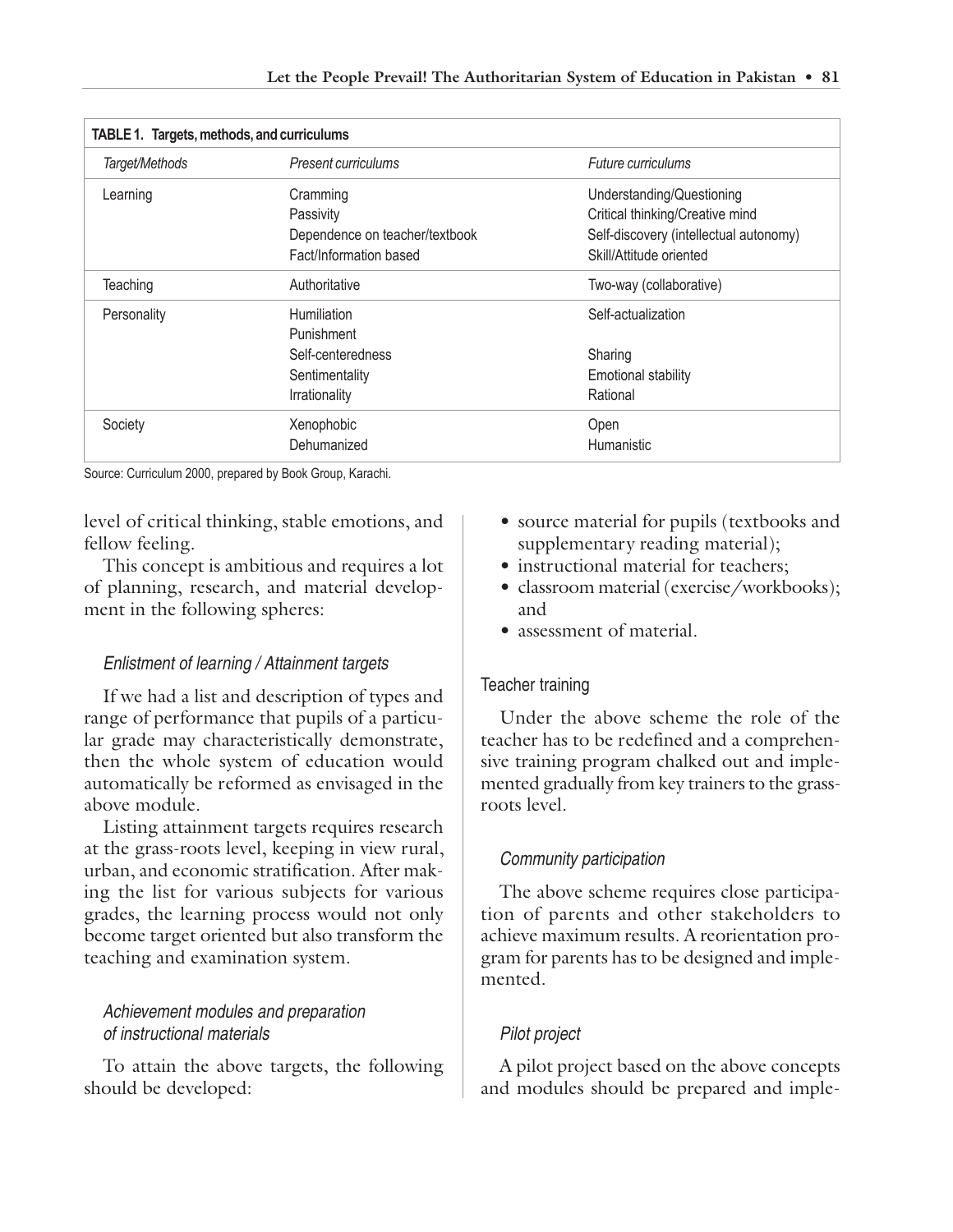mented in selected schools to assess bottlenecks and difficulties.

#### Monitoring and assessment

After the implementation of the curriculum plan, periodical monitoring and assessment should be carried out to remove bottlenecks and take corrective measures.

The implementation of the above concepts would be a vital step in the right direction. But it is not an easy job. It requires, first of all, political will, then in-depth studies and meticulous implementation. Through this model we can achieve quality education and make our society a humanist one.

#### **References**

Fromm, Erich. *Disobedience and Other Essays.* London: Routledge & Kegan Paul, 1984.

Machado, Luis Alberto. *The Right to Be Intelligent.* Trans. Mark C. Wheeler. Oxford and New York: Pergamon Press, 1980.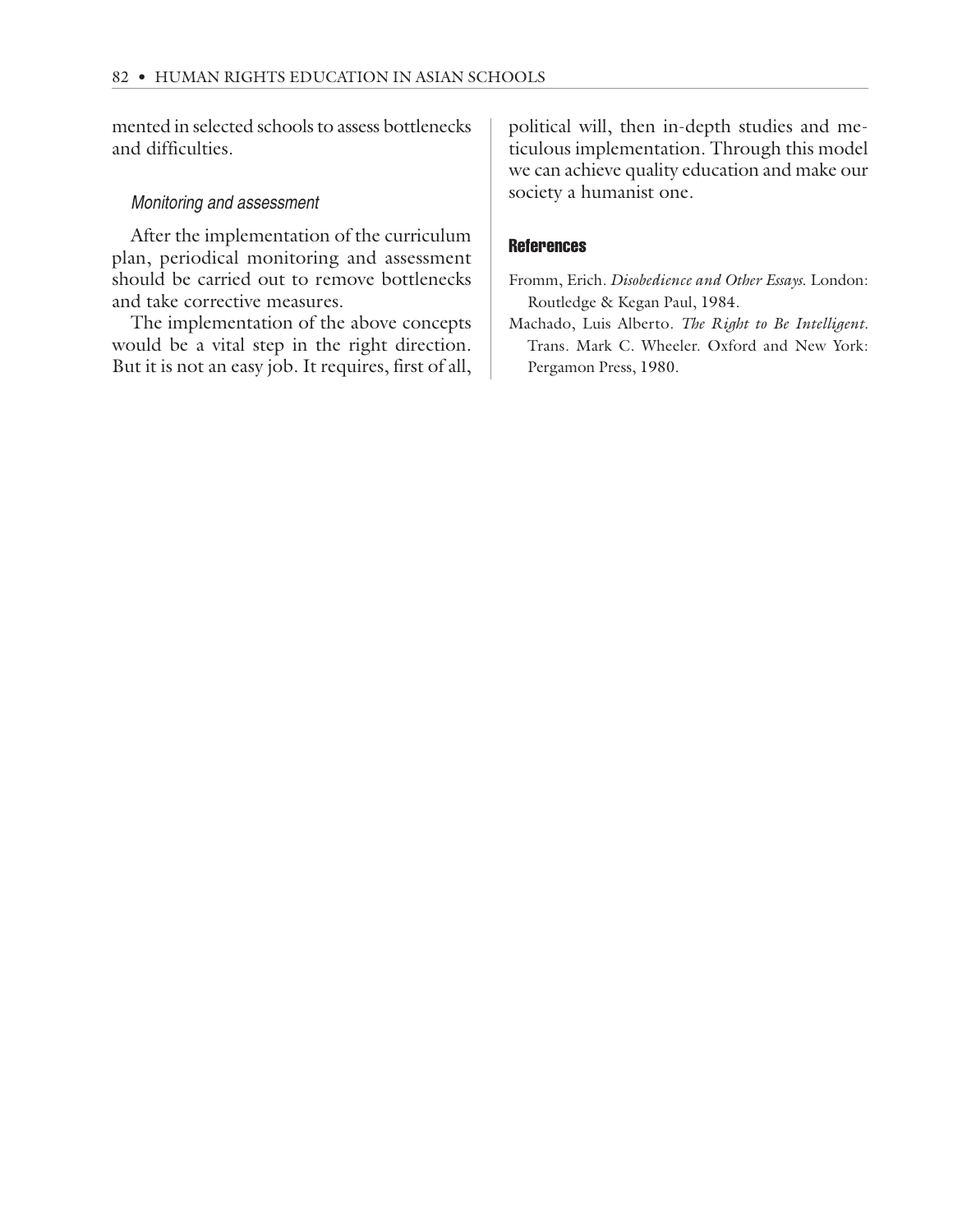# ANNEX 1 Abstract Textual Material in Textbooks

IF MATERIAL is not presented in a way appropriate to the learning level of the target group, it will be abstract and irrelevant.

Textbooks today have the following characteristics:

- Textual matter is neither graded nor presented to meet the learning requirements of pupils.
- Information and facts are collected without considering the learning level of students.
- The material is highly uninteresting because it is unrelated to pupils' existing knowledge.

Some examples of text are the following:

All material things are made of small particles. These particles are so small that we cannot see them. Some things are made of one type of particle such as sulphur. The smallest part of any particle that cannot be further divided is called the atom. (Translated from *Science-V*, Punjab Textbook Board, page 38.)

In this short paragraph, nine key concepts are given which need separate elaboration with illustrations, etc.

A similar kind of presentation is found in all but few science books.

The sages say that time is more precious than gold, silver, diamonds, or gems. Rather, time is life. The one who uses it correctly, succeeds. This precious wealth is given by nature to everyone equally. The people who use this wealth correctly and at the right time will enjoy physical pleasure and spiritual happiness. (Translated from *Urdu-VI*, N.W.F.P Textbook Board, page 103.)

After reading the above abstract paragraph, would a child learn time management?

The nature of man is to strive to discover new things. He suffers in the process, but his curiosity and passion help him to remove all obstacles and to face all difficulties. Deep seas and high mountains cannot weaken his determination. Every failure gives him new courage and he continues his journey with commitment and ultimately succeeds. He has discovered each and every corner of the world and these days he is busy in opening up the secrets of the universe. (Translated from *Social Studies-VIII*, Sindh Textbook Board, page 72.)

The purpose of the above paragraph is to let the pupils understand the concept of discovery in human history. Is it successful?